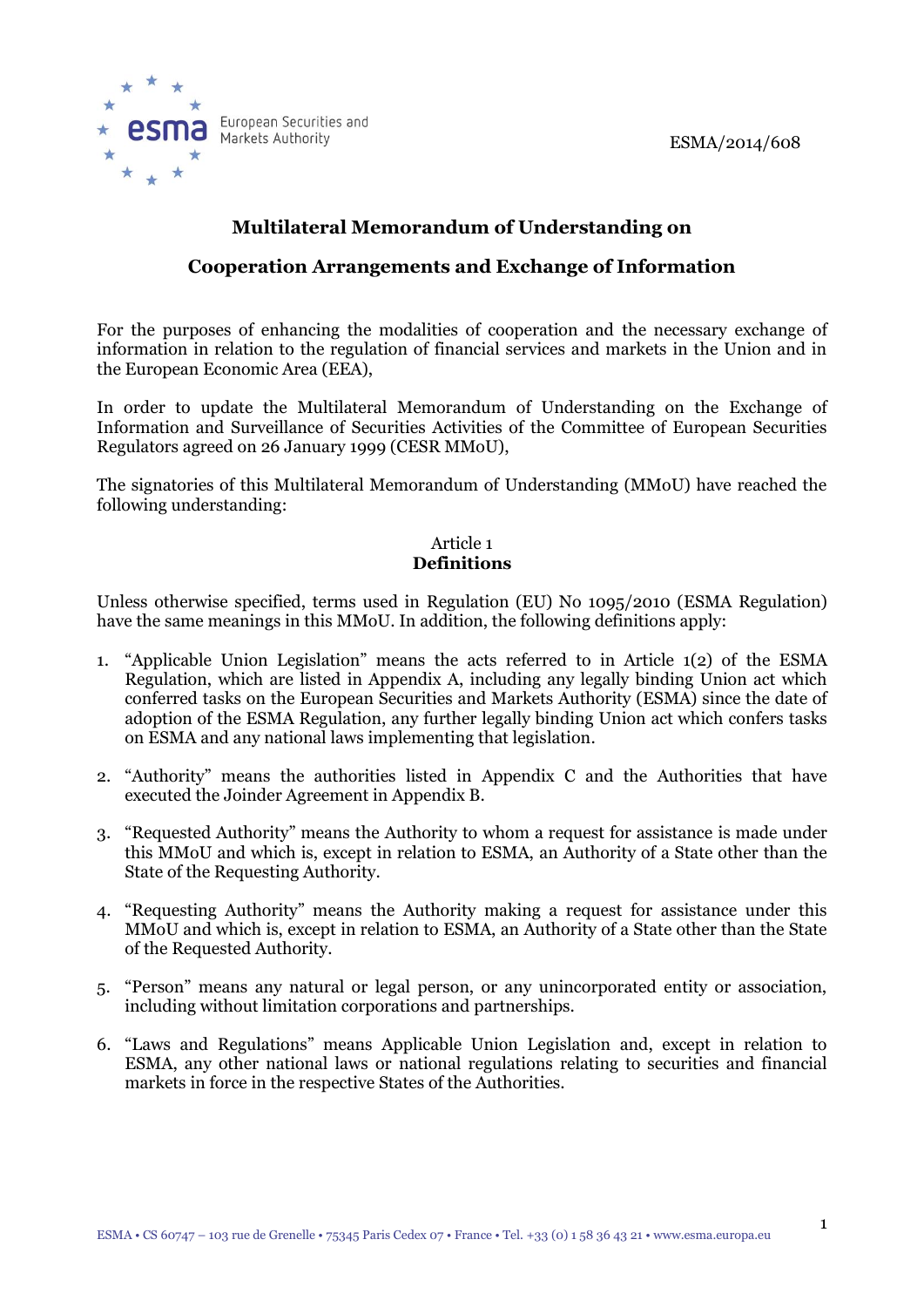#### Article 2 **Purpose and general provisions**

- 1. The purpose of this MMoU is to provide a general framework for cooperation and the exchange of information between the Authorities of different States in the Union and in the EEA, as well as between the Authorities and ESMA, in relation to the regulation of securities and financial markets in the Union and in the EEA. The cooperation and exchange of information between the Authorities is designed to facilitate the provision of the fullest mutual assistance between them to better enable their carrying out of the responsibilities entrusted to them under the Laws and Regulations.
- 2. This MMoU sets out basic parameters for the day-to-day cooperation between the Authorities. However:
	- a. to the extent that Union law requires different cooperation arrangements or information exchange, in particular by technical standards laying down standard forms, templates and procedures for cooperation, the Applicable Union Legislation shall prevail; and
	- b. to the extent that any national law conflicts with this MMoU, provided that national law does not conflict with Applicable Union Legislation, that national law shall prevail.
- 3. ESMA's participation in this MMoU relates only to its responsibilities as a direct supervisor of financial market participants. In this respect, it has direct powers to, for example, require information from, investigate and carry out on-site inspections of certain Persons within Member States. Accordingly, with the exception of its role under Article 11 in resolving disputes under this MMoU and provided that Union law does not require different cooperation arrangements and information exchange, ESMA's participation in this MMoU only relates to the following areas in carrying out its supervisory functions:
	- a. its provision of information to, and obtaining information from, other Authorities; and
	- b. joint investigations and joint on-site inspections with one or more other Authorities.

### Article 3 **Scope of assistance**

- 1. The Authorities shall provide each other with the fullest mutual assistance in any matters within their competence within the scope of the Laws and Regulations.
- 2. In particular, the Authorities shall assist each other as required with authorisation, supervision, monitoring, investigation and enforcement in accordance with the requirements of the Laws and Regulations. That assistance includes but is not limited to matters relating to:
	- a. insider dealing, market manipulation and other related fraudulent or manipulative practices in financial markets, whether attempted or committed;
	- b. whether or not a financial market participant should be authorised under the Laws and Regulations and whether it continues to meet the requirements for continuing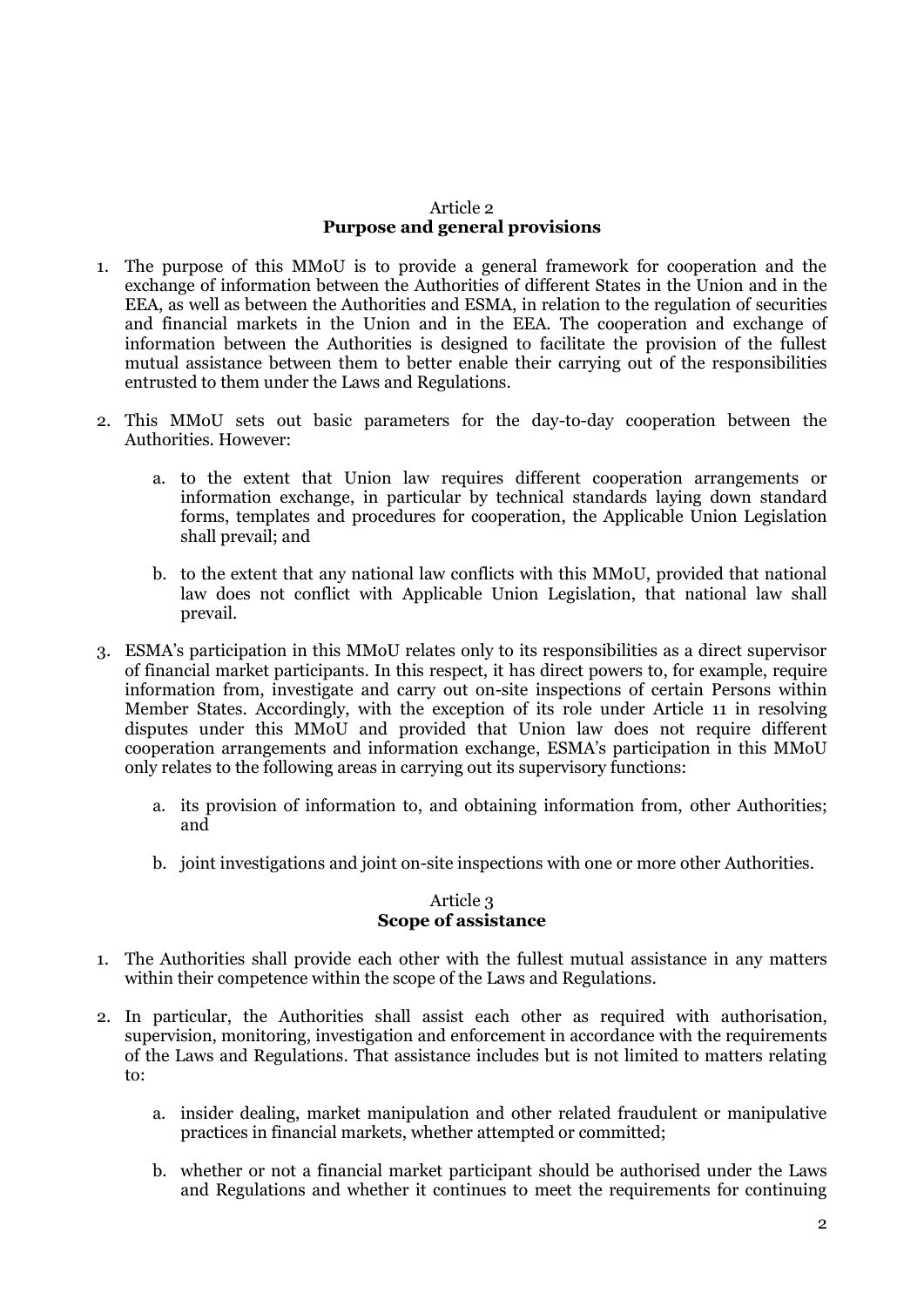business as a financial market participant;

- c. entities providing market infrastructure including clearing, settlement or custody services and activities;
- d. the duties of issuers or offerors of financial instruments in relation to the registration, issuance, offer or sale of financial instruments and the disclosure of information; and
- e. general conduct of business and prudential requirements of the Laws and Regulations.
- 3. The scope of assistance available from the Requested Authority shall include, inter alia:
	- a. having access to any document and any other data in any form from any Person, including documents sufficient to enable transactions in financial instruments to be reconstructed, the origin and destination of any funds transferred for those transactions to be identified and any beneficial owners of those transactions or Persons that own or control those beneficial owners to be known;
	- b. requiring information from any Person, including those who are successively involved in the transmission of orders or conduct of the operations concerned, as well as their principals, and, if necessary, taking or compelling a statement from such Person and, where permissible, testimony under oath;
	- c. the verification of any information held by an Authority;
	- d. carrying out investigations and on-site inspections;
	- e. the provision of existing recordings of telephone conversations, electronic communications held by investment firms, credit institutions or other financial institutions;
	- f. the provision of existing data traffic records held by a telecommunication operator, where there is a reasonable suspicion of a breach of the Laws and Regulations and where such records may be relevant to the investigation; and
	- g. without prejudice to the generality of Article 2.2(b), to the extent permitted by applicable national law, identification of the owner (individual or firm) of a telephone number and the obtainment of the telephone numbers of an individual or a firm.
- 4. The Requested Authority may only refuse to act on a request for assistance if that refusal:
	- a. relates to a request that is outside of the scope of assistance in this article; or
	- b. is permissible under Applicable Union Legislation; or
	- c. (if the request does not relate to Applicable Union Legislation) is permissible under national law.
- 5. In cases where the Requested Authority refuses to act, it shall notify the Requesting Authority which of the exceptions it has relied upon and provide full reasons for its decision.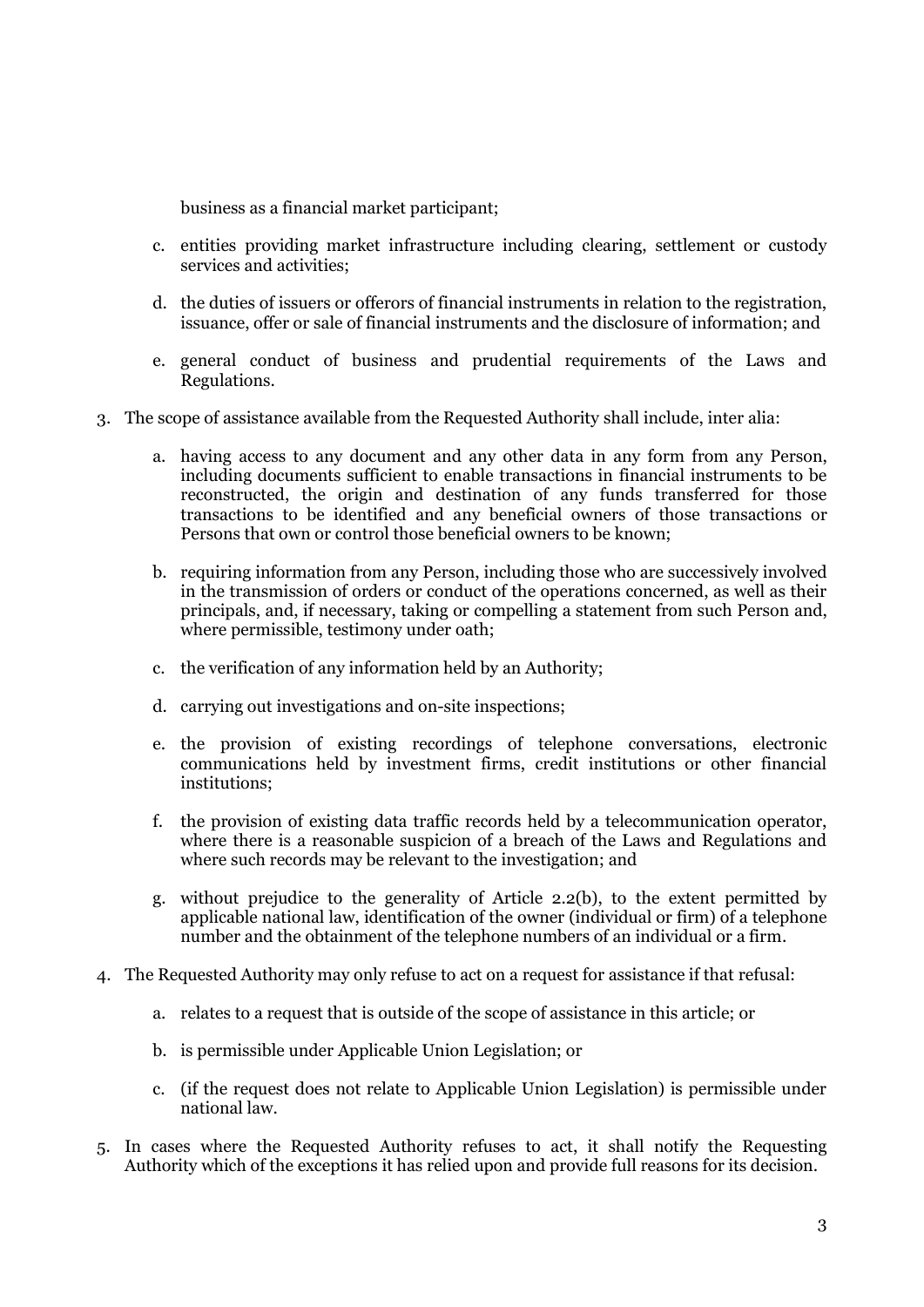- 6. A Requesting Authority shall undertake all action reasonably practicable in its own jurisdiction prior to making a request for assistance, noting that it may not be reasonably practicable for the Requesting Authority to have exhausted all the methods of enquiry prior to requesting assistance from the Requested Authority.
- 7. In considering the content of its request for assistance, an Authority shall ensure that it reserves requests for the taking of a statement (Article 5), the opening of an investigation or the carrying out of an on-site inspection (Article 6), for cases where a simple information request would not provide the necessary level of assistance. If it makes such a request, the Requesting Authority and the Requested Authority shall have regular communication to explain the respective legal and regulatory frameworks and to assess how the request can best be fulfilled.
- 8. The Authorities shall also provide each other with unsolicited assistance where appropriate.
- 9. In cases where the information requested may be maintained by, or available to, another authority of the State of the Requested Authority, the Requested Authority will provide full assistance in obtaining the information requested in accordance with this Article. If necessary, the Requested Authority shall provide the Requesting Authority with sufficient information to establish direct contact between the Requesting Authority and the other authority.

#### Article 4 **Sending and processing requests for assistance**

- 1. A request for assistance and a reply to a request for assistance shall be made in writing (by post, fax or secure electronic means). Both shall be addressed to the designated contact person unless otherwise specified by the Authorities.
- 2. If the request for assistance is urgent, the request and the reply may be made verbally but they shall subsequently be confirmed in writing unless the Authorities agree otherwise. A Requesting Authority shall ensure that a request for urgent processing is confined to cases of necessity rather than deriving from tardiness on its part.
- 3. A Requesting Authority shall send its request for assistance in the format and including the information in Annex 1, identifying in particular issues relating to the confidentiality of information that may be obtained.
- 4. If a Requesting Authority does not routinely make such requests to the Requested Authority, it shall contact the Requested Authority before sending its written request in order to communicate its intention to send a request and, if relevant, identify any problematic issues that may impede assistance being provided.
- 5. A Requested Authority shall:
	- a. acknowledge receipt of a request for assistance as soon as possible but at least within seven calendar days of its receipt, including the contact details of a contact person and, if possible at that stage, an estimated date of response;
	- b. request further clarifications in whatever form as soon as possible if it has any doubt in relation to the precise information requested;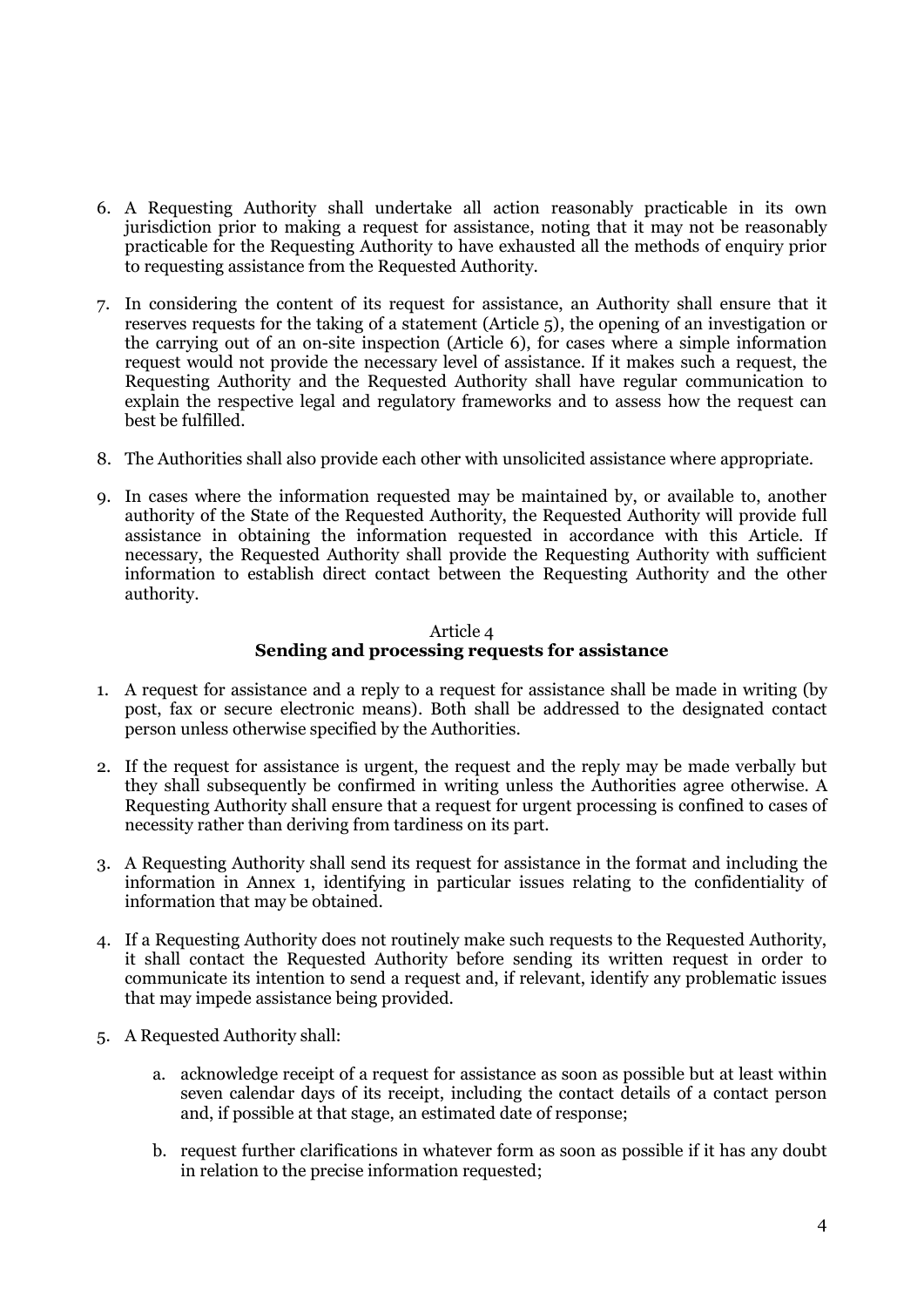- c. take all reasonable steps within the scope of its powers to provide the assistance requested;
- d. execute requests for assistance without delay and in a manner which ensures any necessary regulatory action may proceed expediently, taking into account the complexity of the request and the necessity to involve third parties or another authority; and
- e. reply to the request for assistance in the format and including the information in Annex II.
- 6. The communication between the Requested Authority and the Requesting Authority shall be by the most expedient means, taking due account of confidentiality considerations, correspondence times, the volume of material to be communicated and the ease of access to the information by the Requesting Authority. In particular, the Requesting Authority shall respond promptly to any clarifications requested by the Requested Authority.
- 7. If for reasons owing to the request, it is not possible to use the format in Annex 1 or Annex 2 for the request for assistance or the reply to it, the Requesting Authority and the Requested Authority may agree on the formats to be used.
- 8. The Requested Authority shall notify the Requesting Authority as soon as a delay of more than seven calendar days beyond the estimated date of response becomes apparent unless the request has been designated by the Requesting Authority as urgent, in which case the Authorities shall agree on the frequency of updates required. Where appropriate, the Requested Authority shall provide regular feedback as to progress, including revised estimates of the projected date of reply.
- 9. The Requested Authority and the Requesting Authority shall consult each other expeditiously to resolve any difficulties that may arise in executing a request; for example in resolving any costs issues if the costs of providing assistance are projected to be burdensome on the Requested Authority.
- 10. To ensure constant improvement of cooperation, both Authorities shall provide feedback to each other where appropriate on the usefulness of assistance received, the outcome of the case in relation to which the assistance was sought and any problems encountered in providing such assistance.

#### Article 5

## **Requests for an authority to take a statement from a person**

- 1. If the Requesting Authority intends to include within its request the taking of a statement of any Person, the Authorities shall assess:
	- a. any legal limitations or constraints and any differences in procedural requirements;
	- b. the rights of the Persons from which the statements will be taken, including where applicable, any self-incrimination issues;
	- c. the nature of the participation of the Requesting Authority's staff (observer or active participant);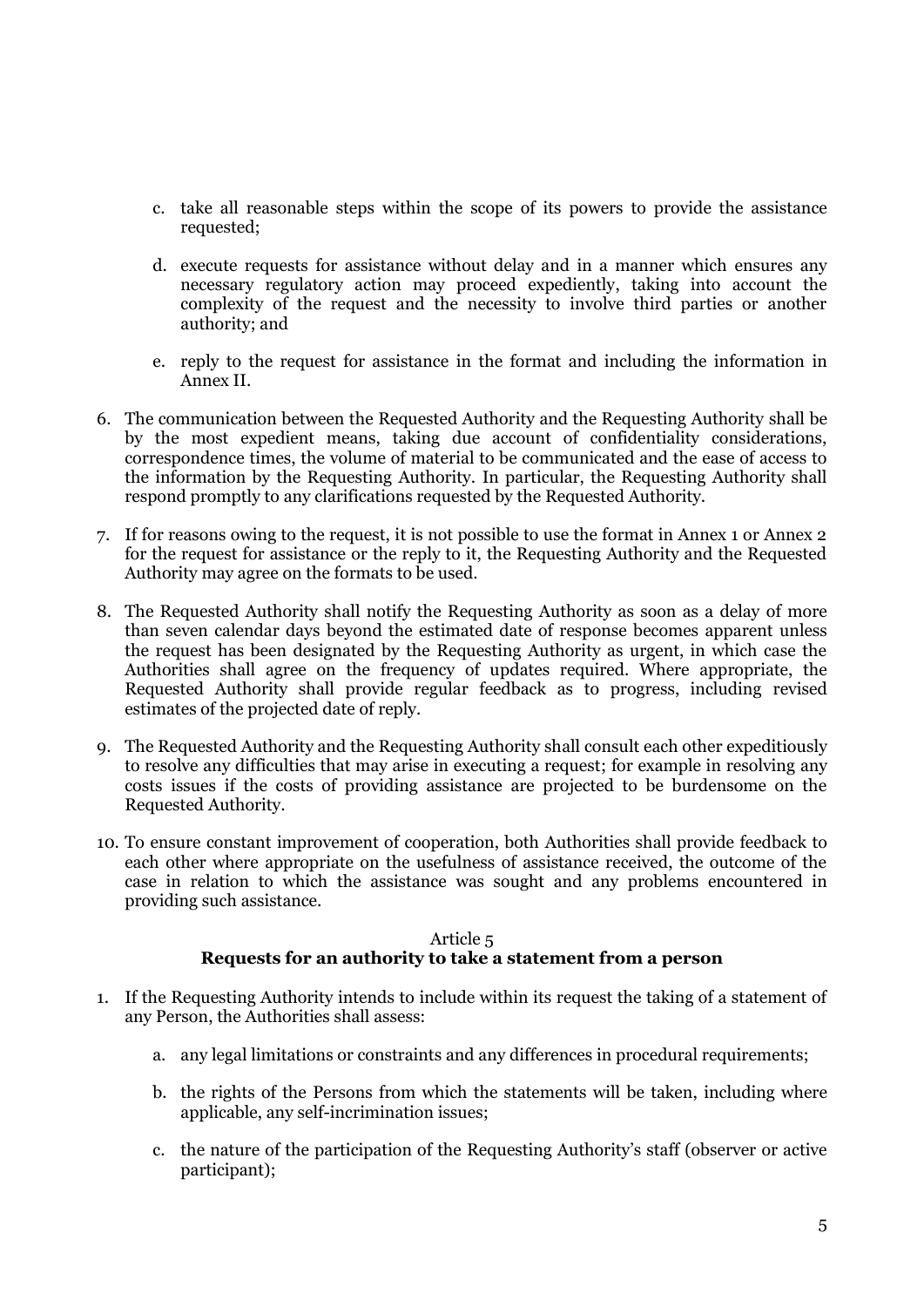- d. the role of the staff of the Requested Authority and Requesting Authority in the taking of the statement, for example which person will act as an inspector, investigator or officer and the respective powers being exercised by each Authority;
- e. whether the Person from which the statement will be taken has the right to be assisted by a legal representative and, if so, the scope of the representative's intervention during the taking of the statement including in relation to any records or report of the statement;
- f. if applicable and known, whether the statement will be taken on a voluntary or compelled basis;
- g. if applicable and known, whether the Person from which the statement will be taken is a witness or a suspect;
- h. whether the statement could and, if known, will be used in criminal proceedings;
- i. the admissibility of the statement in the Requesting Authority's jurisdiction;
- j. the recording of the statement and the applicable procedures, for example whether it will be contemporaneous or summarised written minutes or a tape recording;
- k. procedures on the certification or confirmation of the statement by the Person providing the statement, including whether that takes place after the statement is taken; and
- l. the delivery procedure of the statement by the Requested Authority to the Requesting Authority, including the requested format and time period.
- 2. The Requested Authority and the Requesting Authority shall ensure that arrangements are in place for their operational staff to proceed efficiently. In particular, the Authorities shall put in place arrangements to enable their staff to efficiently agree on:
	- a. dates;
	- b. any additional information that may be necessary;
	- c. the list of questions to be asked of the Person from which the statement will be taken and its review;
	- d. travelling arrangements, including ensuring that the Authorities are able to meet to discuss the matter prior to the taking of the statement; and
	- e. if necessary, language arrangements.

#### Article 6 **Requests for an authority to open an investigation or carry out an on-site inspection**

1. If a Requested Authority decides to open an investigation or carry out an on-site inspection on behalf of a Requesting Authority, the supervisory and investigative steps taken by the Requested Authority shall remain the responsibility and within the overall control of the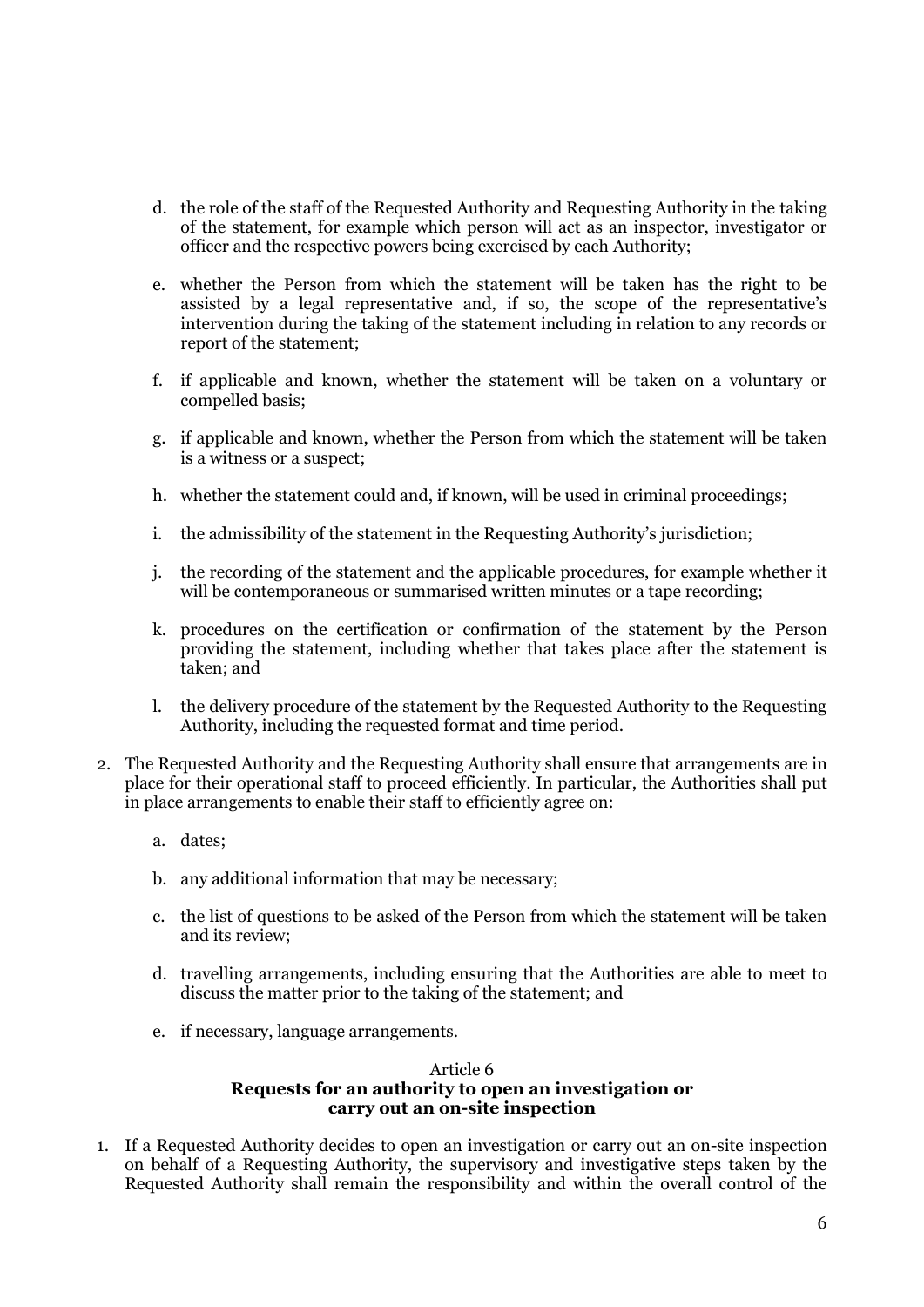Requested Authority. The Requesting Authority and the Requested Authority may consult on the best way to give useful effect to the request. The Requested Authority is expected to keep the Requesting Authority informed of the progress of the investigation or on-site inspection and will deliver its findings in good time.

- 2. The relevant Authorities shall consult each other on the merits of conducting a joint investigation or a joint on-site inspection. However, in the event that an Authority declines to enter into a joint procedure, this shall not be considered as a failure by the Requested Authority to provide full cooperation or assistance to the Requesting Authority.
- 3. In deciding on whether to initiate a joint investigation or a joint on-site inspection, the Requesting Authorities and the Requested Authorities shall consider as a minimum:
	- a. any requests for assistance received from the Requesting Authority that might suggest that it is appropriate to carry out the investigation or on-site inspection jointly;
	- b. whether they are separately conducting their own inquiries into a matter with crossborder implications which would be more suitable for collaboration jointly;
	- c. issues relating to double jeopardy;
	- d. the legal and regulatory framework in each of their jurisdictions to ensure they have a good understanding of the potential constraints and legal limitations on its conduct and any proceedings which might follow;
	- e. the management and direction of the investigation or on-site inspection;
	- f. prospects of agreeing a joint finding of facts;
	- g. the allocation of resources and appointment of investigators;
	- h. the determination of actions to be taken, jointly or individually, by the relevant Authorities;
	- i. whether to establish a joint action plan and timings of work by each relevant Authority;
	- j. mutual sharing of information gathered and reporting on the outcomes of the individual actions taken; and
	- k. case specific issues.
- 4. If a Requesting Authority and a Requested Authority decide to open a joint investigation or joint on-site inspection, those Authorities shall:
	- a. agree on procedures for its conduct and conclusion;
	- b. engage in ongoing dialogue to coordinate the information gathering process and the findings of fact;
	- c. work closely and cooperate with each other as to the conduct of the joint investigation or joint on-site inspection; and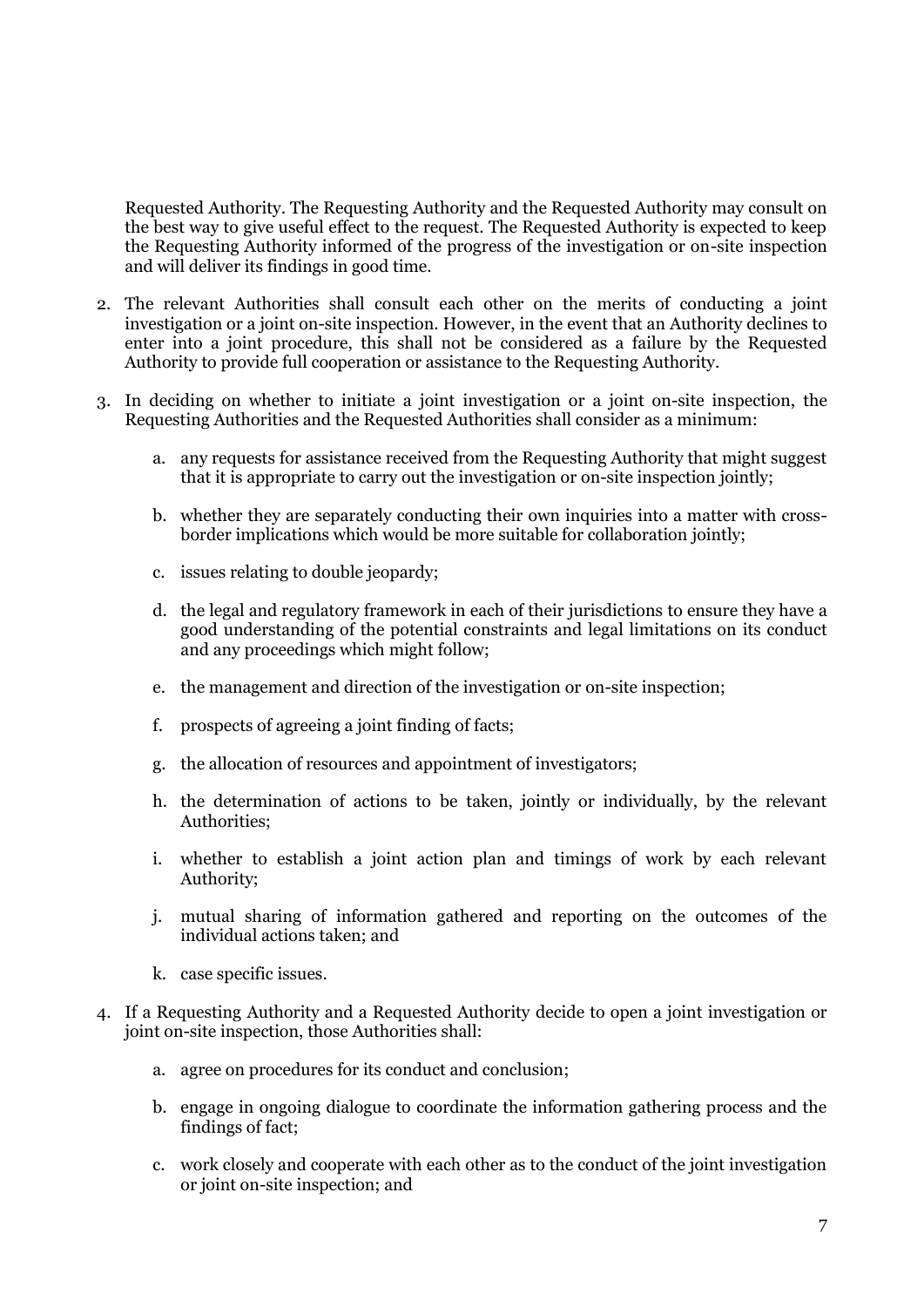- d. provide assistance to each other in respect of subsequent enforcement proceedings to the extent legally permitted, including coordinating any proceedings or other enforcement action related to the outcome of the joint investigation or joint on-site inspection (administrative, civil or criminal) or, where appropriate, the prospects of a settlement.
- 5. Although it may not be possible to resolve all of these issues at the outset of a joint investigation or joint on-site inspection, the participating Authorities shall as a minimum have considered:
	- a. the specific laws which will form the subject matter of the investigation or on-site inspection;
	- b. the drawing up of a joint action plan (Who, What, When, Where and How), including milestones and the allocation of responsibilities in delivering the product of the work and taking into account each authority's respective priorities;
	- c. the identification and assessment of any legal limitations or constraints and any differences in procedures with respect to investigative or enforcement action or any other proceedings, including the rights of any Person subject to investigation;
	- d. the identification and assessment of specific legal professional privileges that may have an impact on the investigation proceedings as well as on the enforcement proceedings, for example, self-incrimination;
	- e. the public and press strategy; and
	- f. the use of information provided or exchanged.

### Article 7 **Confidentiality restrictions and permissible uses of information**

- 1. An Authority shall keep any non-public information related to the provision of cooperation arrangements or information exchange under this MMoU confidential, including:
	- a. the fact of a request for assistance being made under this MMoU and the content of that request;
	- b. any matter arising in the course of executing the request, in particular consultations between Authorities; and
	- c. unsolicited information provided by an Authority and the fact that such information was provided.
- 2. If, in order to execute the request, the Requested Authority is required to disclose the fact that the Requesting Authority has made the request, the Requested Authority shall only make that disclosure after it has discussed the nature and extent of the disclosure required with the Requesting Authority and obtained its consent to the disclosure. If the Requesting Authority does not provide its consent to the disclosure, the Requesting Authority shall instead be given the option of withdrawing its request or keeping its request on hold until such time as it is able to consent to disclosure.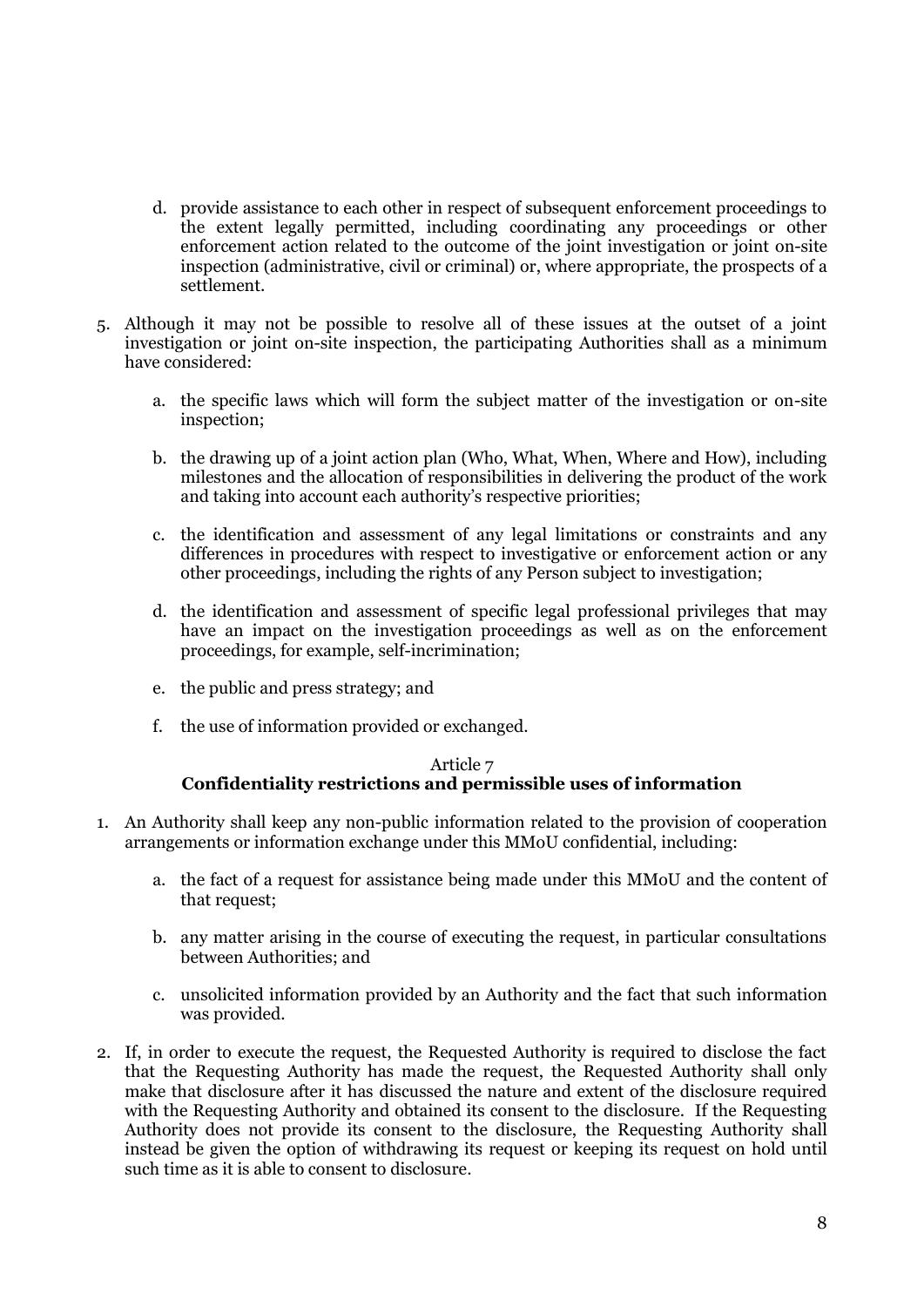- 3. If the information is exchanged pursuant to the provisions of any of the Applicable Union Legislation, the Requesting Authority shall observe the requirements of that legislation with respect to confidentiality restrictions and the permissible uses of that information.
- 4. If the information is not exchanged pursuant to the provisions of any of the Applicable Union Legislation, the Authorities, within the remit of their competencies, shall use the information exchanged solely for the purposes of:
	- a. securing compliance with or enforcement of the Laws and Regulations specified in the request;
	- b. initiating, conducting or assisting in criminal, administrative, civil or disciplinary proceedings resulting from the violation of the Laws and Regulations specified in the request;
	- c. any of the particular purposes covered in Article 3 to the extent that they are administered by the Requesting Authority.
- 5. The Authorities to which unsolicited information is supplied will use this information solely for the purposes stated in the transmission letter or for the purposes of criminal or administrative proceedings resulting from a breach of the Laws and Regulations or for the discharge of the obligation to report to judicial authorities.
- 6. To the extent permitted by the Laws and Regulations, information received by a Requesting Authority may be communicated to another Authority. However, prior to voluntarily providing that information, the Requesting Authority shall obtain the consent of the Requested Authority to disclose it to the other Authority. In cases where it would be more expedient to do so, the Requesting Authority may request the Requested Authority to provide the information directly to the other Authority.
- 7. If an Authority places a restriction on the information that it provides, an Authority in receipt of that information shall comply with that restriction to the extent permitted by law. If in doubt whether an onward disclosure is permissible, an Authority shall favour safety over speed and seek guidance from the Authority that disclosed the information to it.
- 8. If a Requesting Authority intends to use or disclose information furnished under this MMoU for any purpose other than those stated in this Article, it must obtain the prior consent of the Requested Authority which provided the information. If the Requested Authority consents to the use of the information for purposes other than those stated in this Article, it may subject it to certain conditions.
- 9. In the event of a legally enforceable demand to disclose information that an Authority has received from another Authority, the Authority subject to the demand shall notify the other Authority prior to complying with the demand and shall assert such appropriate legal exemptions or privileges with respect to that information as may be available.
- 10. If an Authority decides to make public an administrative or a disciplinary sanction within the course of its duties and intends to make public that the successful outcome of the case has been achieved with the aid of the international cooperation mechanisms provided for in this MMoU, it shall obtain the consent of that Authority.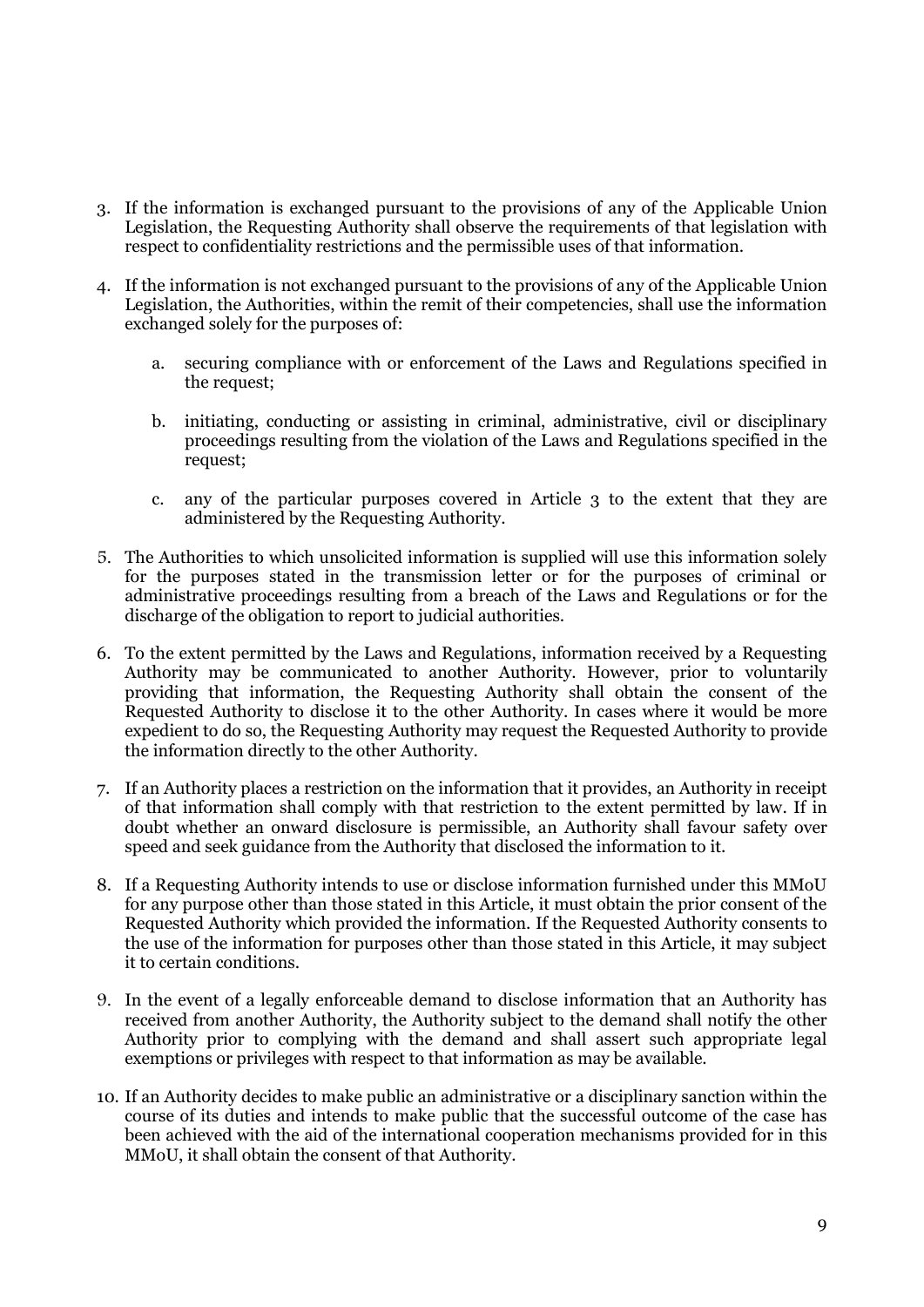#### Article 8 **Designated contact persons**

- 1. The Authorities shall designate specified contact persons for communication under this **MMoU**
- 2. The Authorities shall notify ESMA of the designated contact persons and ESMA shall maintain a list of those persons for use by the Authorities.

#### Article 9 **Amendment, supplementary provisions and review of this MMoU**

- 1. With the consent of all of the Authorities, this MMoU may be amended or supplemented.
- 2. The Authorities shall regularly monitor and review the implementation of this MMoU and carry out consultations with each other in order to improve its operation and to resolve possible difficulties.

### Article 10 **Additional Parties**

- 1. A competent authority within the meaning of Article 4(3) of Regulation (EU) No 1095/2010 may become a party to this MMoU after its entry into force by signing this MMoU and giving notice of that fact to ESMA.
- 2. The Authorities may agree that further authorities of the Member States of the Union or of the EEA with responsibilities in respect of the Laws and Regulations but which are not competent authorities within the meaning of Article 4(3) of Regulation (EU) No 1095/2010 may become a party to this MMoU by executing the Joinder Agreement included in Appendix B.

#### Article 11 **Resolution of disputes**

The Authorities shall endeavour to resolve any disputes between them on the scope of assistance requested or provided under this MMoU or on the application of the procedures set out in this MMoU. If disputes in relation to cooperation under Applicable Union legislation cannot be resolved between the Authorities, the Authorities have agreed to resolve them under the mediation mechanism available at ESMA.

#### Article 12 **Termination**

- 1. This MMoU shall be concluded for an unlimited period of time.
- 2. An Authority seeking to withdraw from this MMoU shall provide at least thirty calendar days prior written notice to the other authorities before doing so.
- 3. Any requests for information communicated before the effective date of its withdrawal will be processed under this MMoU unless the withdrawing Authority requests otherwise.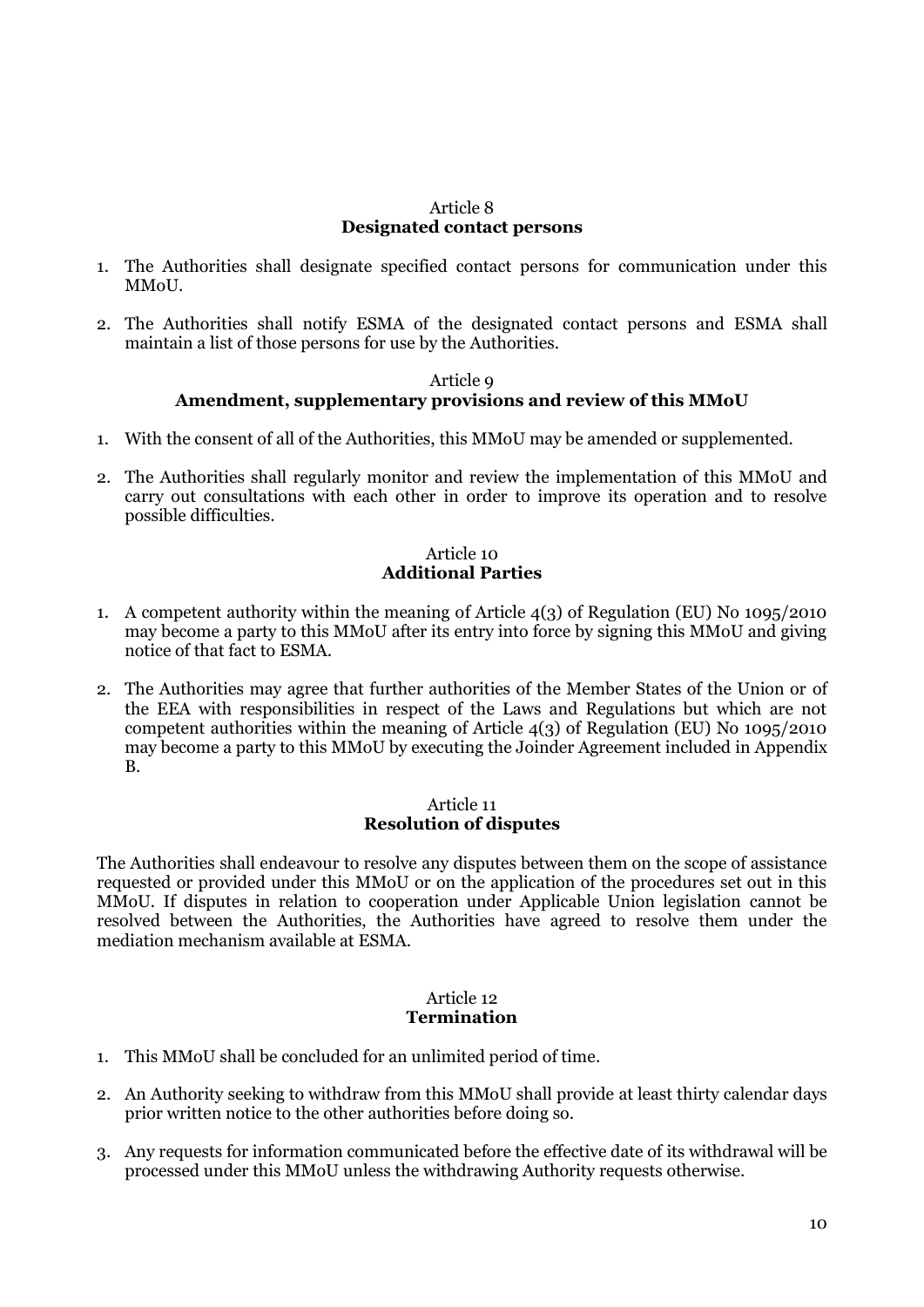4. Following an Authority's withdrawal from this MMoU, that Authority shall continue to apply the confidentiality protections set out in this MMoU and the withdrawal shall not have any impact on that Authority's obligation of cooperation and information exchange under the Laws and Regulations.

### Article 13 **Publication**

The Authorities agree to publish this MMoU. Any amendments or supplements made under Article 9(1) shall also be published through ESMA's publication of a consolidated version of the MMoU.

### Article 14 **Entry into force**

- 1. This MMoU shall enter into force two months following ESMA's issuance of the guidelines on cooperation arrangements and information exchange between competent authorities and between competent authorities and ESMA (ESMA/2014/298) and it shall be effective in respect of ESMA and all competent authorities that are signatories of this MMoU by that date.
- 2. Following its entry into force, this MMoU shall be effective as to additional parties:
	- a. in respect of a competent authority, on the date on which that authority has signed this MMoU and provided notice of that fact to ESMA; and
	- b. in respect of a non-competent authority, on the date specified in its Joinder Agreement.
- 3. The Authorities agree to treat any requests for assistance under the CESR MMoU that have not received a full reply at the time of entry into force of this MMoU in accordance with the provisions of this MMoU.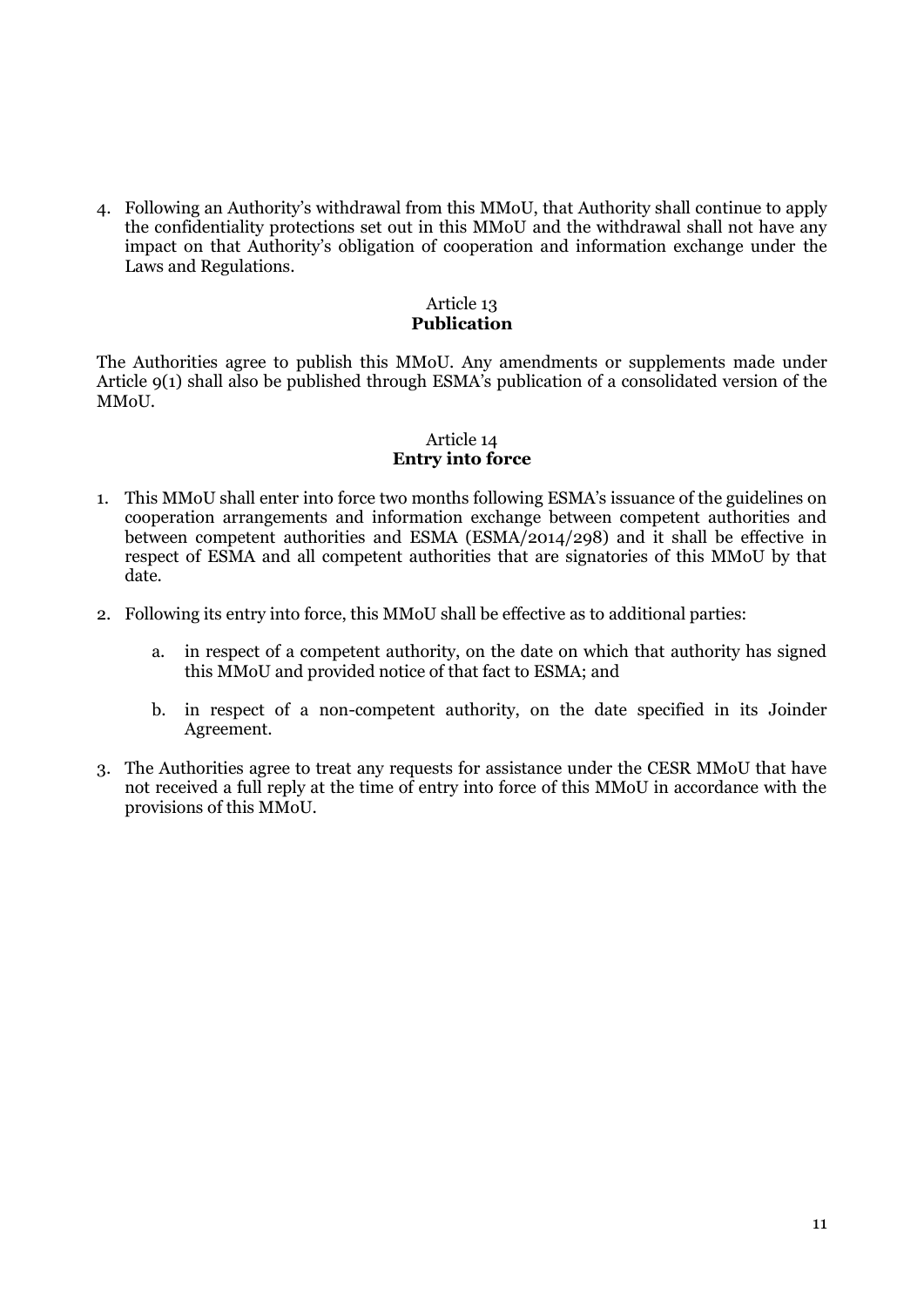### ANNEX I

### **Standard format for a request for assistance**

[insert reference number]

[insert date]

### **FROM**

[insert name and legal address of the Requesting Authority including contact details of the designated contact person]

## **TO**

[insert name and legal address of the Requested Authority including contact details of the designated contact person]

## **Request for Assistance in a case of [insert summary of request] under [insert details of the Applicable Union Legislation where there is an obligation to cooperate under Applicable Union Legislation]**

Dear [insert appropriate name]

In accordance with the Multilateral Memorandum of Understanding on cooperation arrangements and information exchange between competent authorities and between competent authorities and ESMA, entered into by national competent authorities and ESMA on …, and [where relevant] under [insert Applicable Union Legislation], your assistance is sought in relation to the matter(s) set out in further detail below.

[The following information is required:

- a. a detailed description of the subject matter of the request;
- b. a detailed description of the purpose for which the assistance is sought and why the assistance will be helpful to the Requesting Authority, including the Laws and Regulations under which the Requesting Authority is competent to deal with the matter;
- c. a detailed description of the type of assistance sought, such as the provision of information, taking of a statement, the opening of an investigation, a joint investigation or other assistance;
- d. if the request concerns an investigation into breaches of Laws and Regulations:
	- i. details of the offence;
	- ii. description of the facts underlying the investigation which forms the basis of the request;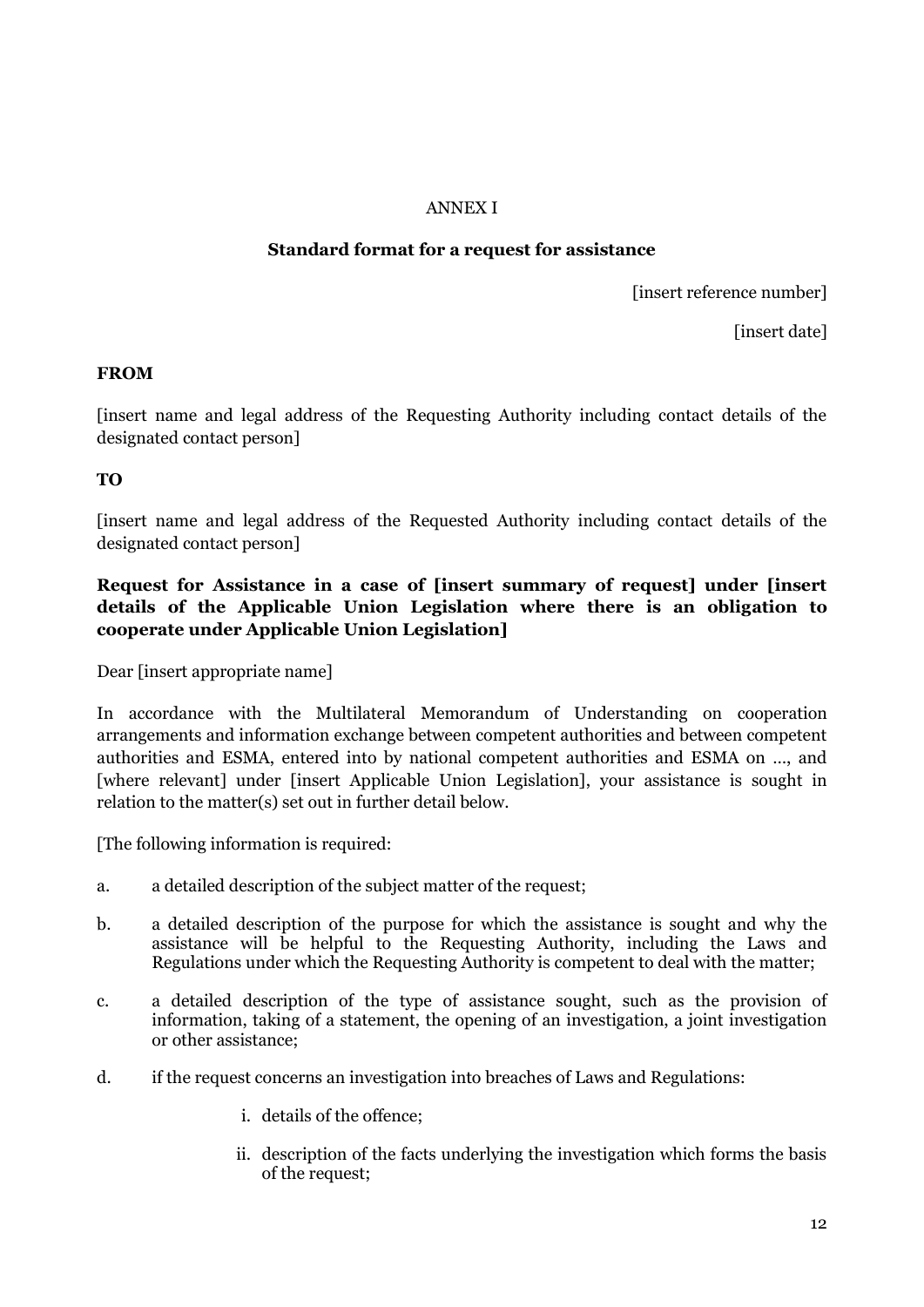- iii. details of the Laws and Regulations which may have been breached;
- e. if the request concerns information relating to a transaction or order in a specific financial instrument, any information known to the Requesting Authority that provides:
	- i. a precise description of the financial instrument, including the ISIN code;
	- ii. the identity of any Person connected with the transaction or order, including a Person dealing in the financial instrument or on whose behalf the dealing is considered to have taken place;
	- iii. the dates between which transactions or orders in those financial instruments took place including in the case of a significant period of time, reasons why the entirety of the time period is beneficial;]

[Insert the following information as appropriate:

- a. where possible, a list of the Persons considered by the Requesting Authority to possess the information sought or the places where such information may be obtained by the Requested Authority;
- b. if a request is made for further information based on an earlier request relating to the same subject matter of this request, a detailed description of the previous request in order to enable it to be identified;
- c. if the request relates to information concerning the business or activities of a Person, as precise information as the Requesting Authority is able to provide so as to enable that Person to be identified;
- d. an indication of the sensitivity of the information contained in the request and any special precautions that shall be taken in collecting the information due to investigatory considerations;
- e. whether the Requesting Authority has been or will be in contact with any other authority or law enforcement agency in the Member State of the Requested Authority in relation to the subject matter of the request;
- f. any other Authority whom the Requesting Authority is aware has an active interest in the subject matter of the request;
- g. in urgent cases, a full explanation of the urgency of the request and an explanation of any deadlines that the Requesting Authority has asked for the information to be provided by.]

[If the request concerns the taking of a statement, the following information is required:

- a. description and explanation of the type of the statement requested;
- b. detailed description of the need for and purpose of the taking of a statement;
- c. details of the Persons from which the statement will be taken to enable the Requested Authority to begin the summoning process where applicable;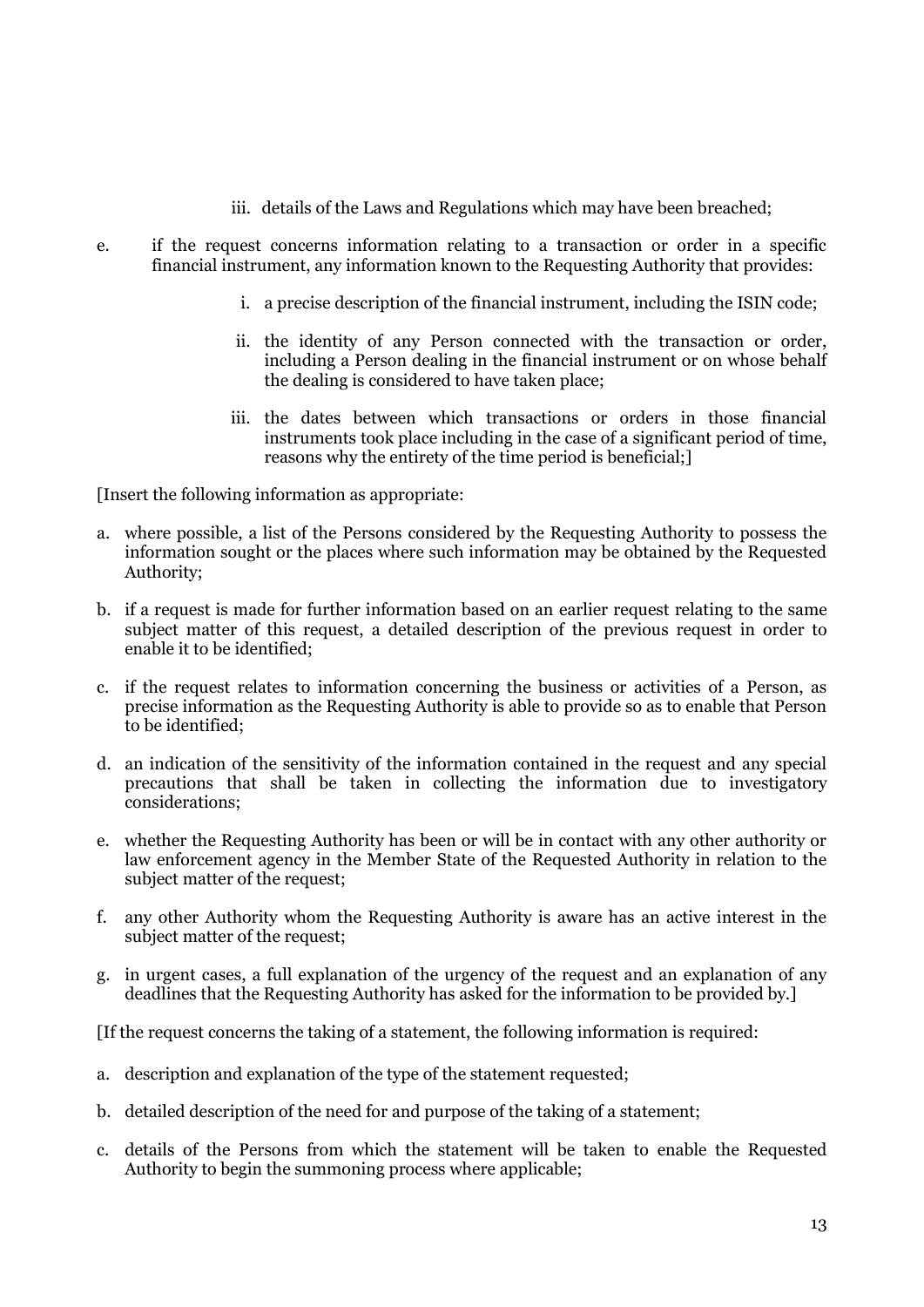d. a detailed description of the information sought, including a preliminary list of questions (if available at the time of the request);

Insert the additional information, as appropriate:

- a. whether the Requesting Authority's staff are requesting participation in the taking of the statement;
- b. details of the participating officials of the Requesting Authority, where appropriate;
- c. description of any legal and procedural requirements that must be complied with to ensure the admissibility of statements made in the interview in the jurisdiction of the Requesting Authority.]

[If the request concerns the opening of an investigation on behalf of an Authority or the opening of a joint investigation, insert the additional information:

- a. sufficient information to enable the Requested Authority to assess whether it may have an interest in entering into a joint investigation, including the Requesting Authority's proposal for the investigation, its reasoning and the perceived benefits to the Requested Authority; and
- b. all relevant information required by the Requested Authority to enable the latter to provide the necessary assistance by opening an investigation or a joint investigation, as appropriate.]

[If the request concerns the opening of an inspection on behalf of an Authority or the opening of a joint inspection, insert the additional information:

- a. sufficient information to enable the Requested Authority to assess whether it may have an interest in entering into a joint inspection, including the Requesting Authority's proposal for the inspection, its reasoning and the perceived benefits to the Requested Authority; and
- b. all relevant information required by the Requested Authority to enable the latter to provide the necessary assistance by opening an inspection or a joint inspection, as appropriate.]

[Insert description of uses for which assistance is sought, if other than in accordance with the provisions of the MMoU.]

[Insert confidentiality language].

Your contact for any queries you might have in relation to any aspects of this request is [insert relevant contact name and contact details].

I would be grateful for the above assistance by [insert indicative date for the reply] or, if that is not possible, for an indication as to when you anticipate being in a position to provide the assistance which is sought.

Yours sincerely

[insert appropriate name]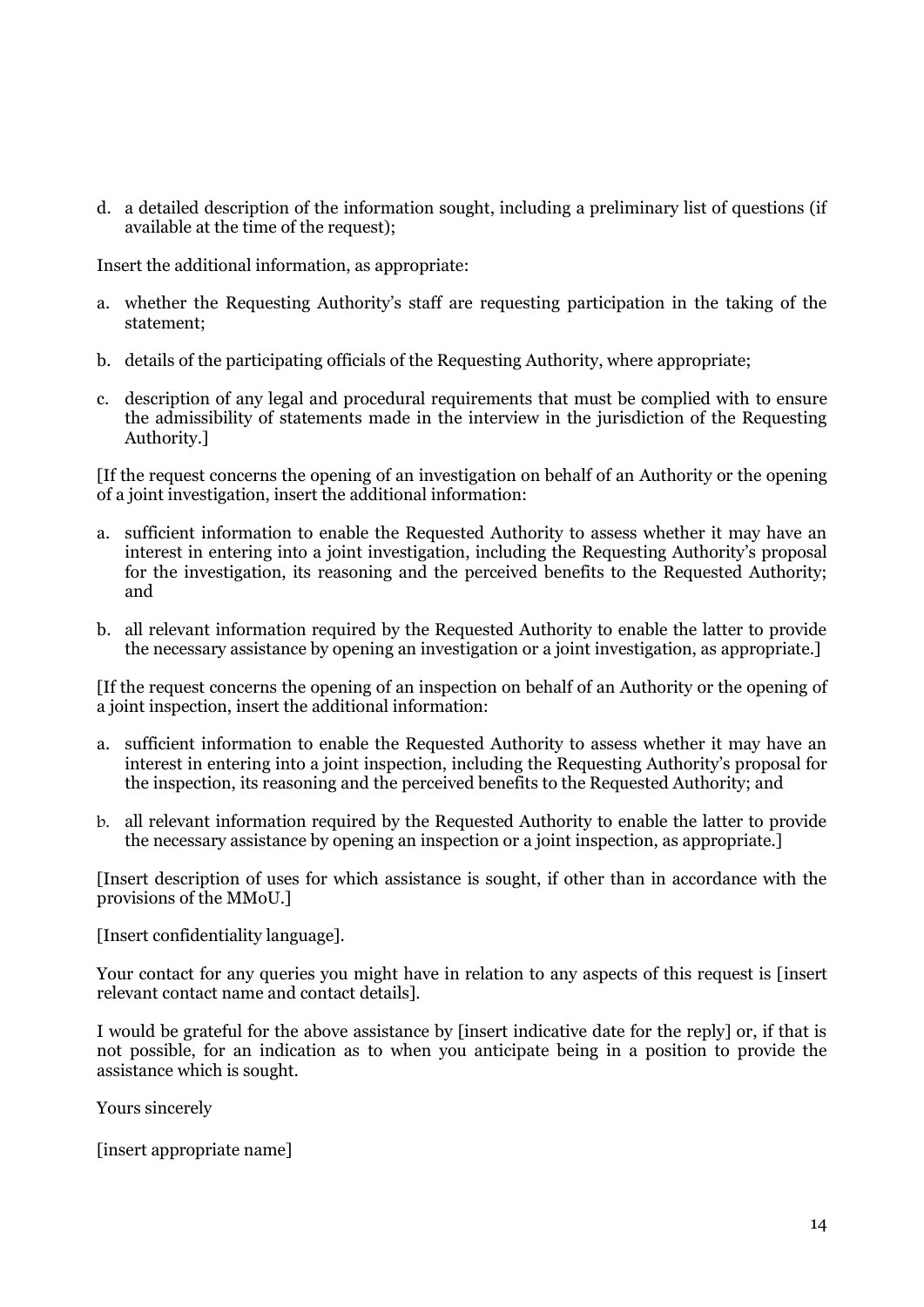### ANNEX II

#### **Standard format for a response to a request for assistance**

[insert reference number]

[insert date]

### **FROM**

[insert name and legal address of the Requested Authority including contact details of the designated contact person]

**TO**

[insert name and legal address of the Requesting Authority including contact details of the designated contact person]

Dear [insert appropriate name]

In accordance with the multilateral Memorandum of Understanding on cooperation arrangements and information exchange between competent authorities and between competent authorities and ESMA, entered into by national competent authorities and ESMA on … (the "MMoU"), and [where relevant] under [insert Applicable Union Legislation], your request dated [*dd.mm.yyyy*] with reference [*insert request reference number*] has been processed by us.

[Set out the information here or provide an explanation of how it will be provided.]

The information provided is confidential and is disclosed to [name of Requesting Authority] pursuant to the [MMoU] [Applicable Legislation] and on the basis that the information shall remain confidential in accordance with Article 7 of the MMoU.

[If the information is exchanged pursuant to the provisions of any of the Applicable Union Legislation, insert the following:

[Name of Requesting Authority] shall observe the requirements of the [insert Applicable Union Legislation] with respect to confidentiality restrictions and the permissible uses of that information.]

[If the information is not exchanged pursuant to the provisions of any of the Applicable Union Legislation, insert the following:

[Name of Requesting Authority], within the remit of its competencies, shall use the information solely for the purposes of: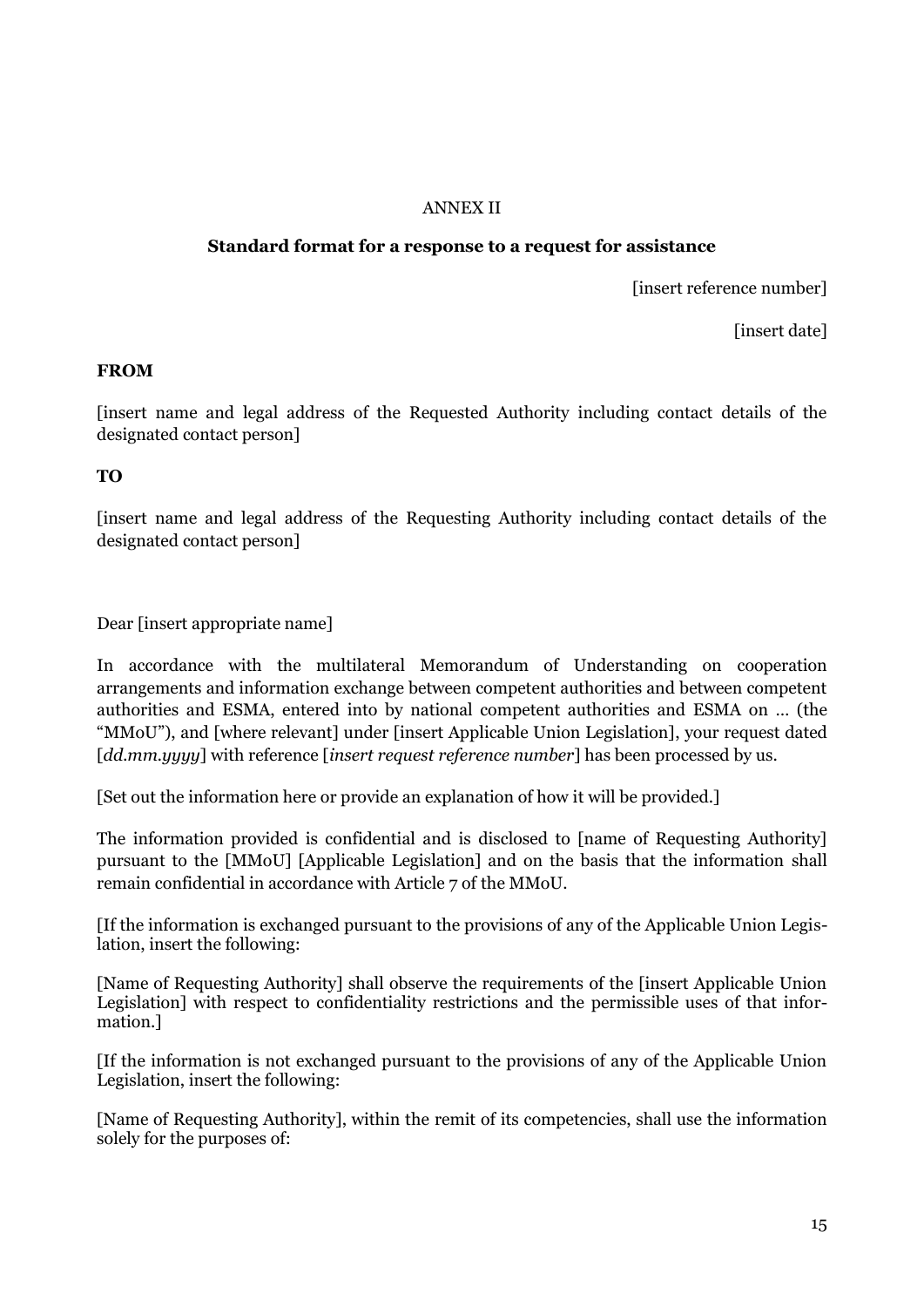- a. securing compliance with or enforcement of the Laws and Regulations specified in the request;
- b. initiating, conducting or assisting in criminal, administrative, civil or disciplinary proceedings resulting from the violation of the Laws and Regulations specified in the request;
- c. any of the particular purposes covered in Article 3 of the MMoU to the extent that they are administered by the [name of Requesting Authority].]

[Where applicable, provide information as to any additional conditions on the use of the information provided.]

Yours sincerely

[insert appropriate name]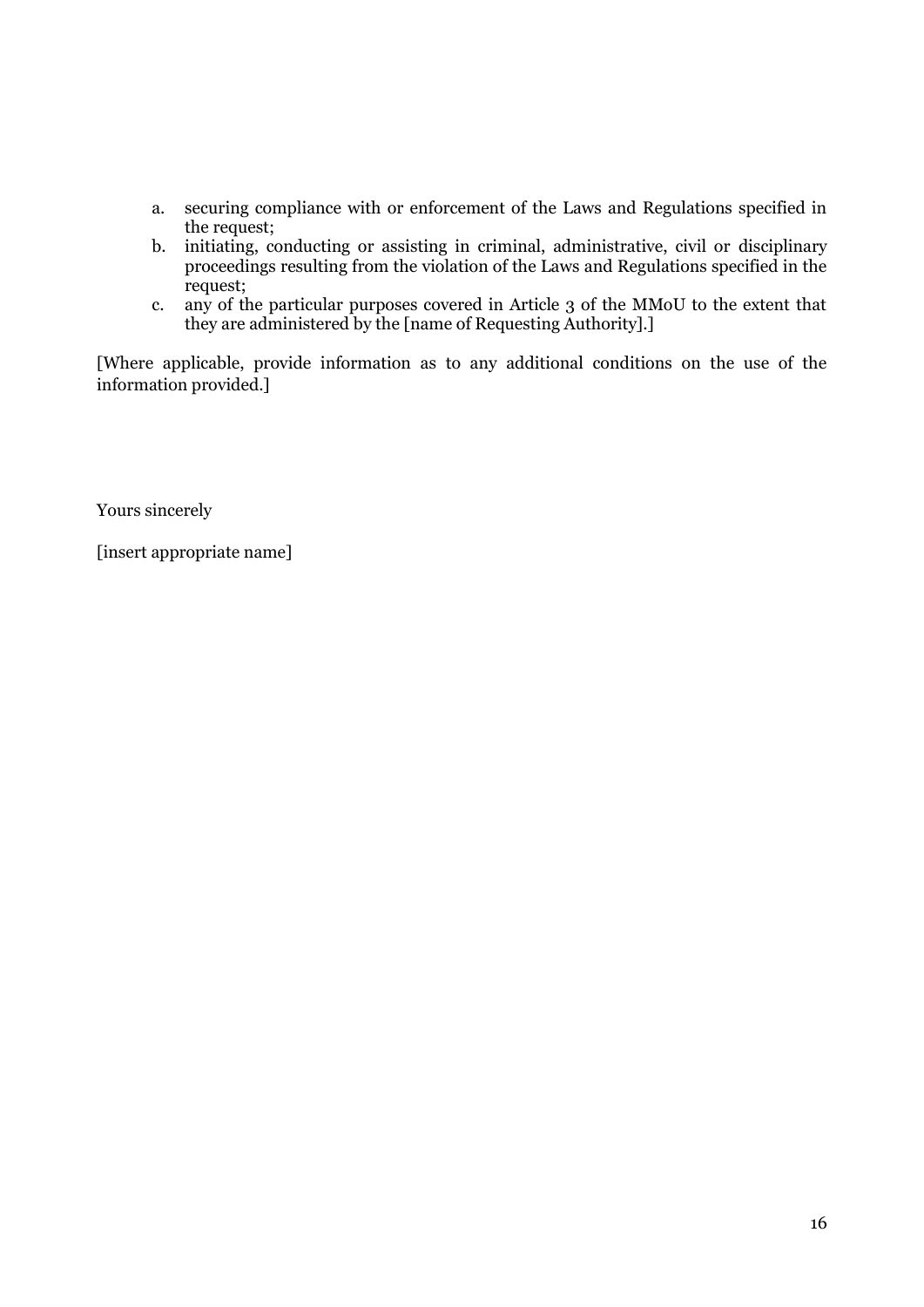#### APPENDIX A

#### **ESMA's scope of action in Article 1(2) of the ESMA Regulation**

*(i) Specific list of acts*

| Directive $97/9/EC$              |                          | <b>Investor Compensation Scheme Directive</b>                                  |
|----------------------------------|--------------------------|--------------------------------------------------------------------------------|
| Directive 98/26/EC               | $\overline{\phantom{m}}$ | <b>Settlement Finality Directive</b>                                           |
| Directive $2001/34/EC$           | $\qquad \qquad -$        | <b>Consolidated Admissions and Reporting Directive</b>                         |
| Directive 2002/47/EC             |                          | <b>Financial Collateral Directive</b>                                          |
| Directive $2003/6/EC$            | $\overline{\phantom{0}}$ | <b>Market Abuse Directive</b>                                                  |
| Directive $2003/71/EC$           | $\overline{\phantom{m}}$ | <b>Prospectus Directive</b>                                                    |
| Directive $2004/39/EC$           | $\qquad \qquad -$        | Markets in Financial Instruments Directive                                     |
| Directive 2004/109/EC            | $\overline{\phantom{m}}$ | <b>Transparency Directive</b>                                                  |
| Directive $2009/65/EC$           | $\overline{\phantom{m}}$ | <b>UCITS IV Directive</b>                                                      |
| Directive 2011/61/EU             | $\overline{\phantom{0}}$ | <b>Alternative Investment Fund Managers Directive</b>                          |
| Directive $2006/49/EC$           | $\overline{\phantom{m}}$ | Capital Adequacy Directive                                                     |
|                                  |                          | (without prejudice to the competence of the EBA for<br>prudential supervision) |
| Regulation (EC) No $1060/2009$ – |                          | <b>Credit Rating Agencies Regulation</b>                                       |
| Regulation (EU) No $1095/2010$ – |                          | <b>ESMA</b> Regulation                                                         |

Within the relevant part of the following directives to the extent they apply to firms providing investment services or to collective investment undertakings marketing their units or shares and the competent authorities that supervise them:

- i. Directive 2002/87/EC Financial Conglomerates Directive;
- ii. Directive 2005/60/EC Third Money Laundering Directive;
- iii. Directive 2002/62/EC Distance Marketing Directive;

*(ii) General description of acts*

- All legally binding Union act which conferred tasks on ESMA since the date of adoption of the ESMA Regulation.
- All further legally binding Union acts that confer tasks on ESMA.
- All Directives, Regulations and Decisions based on the acts listed above.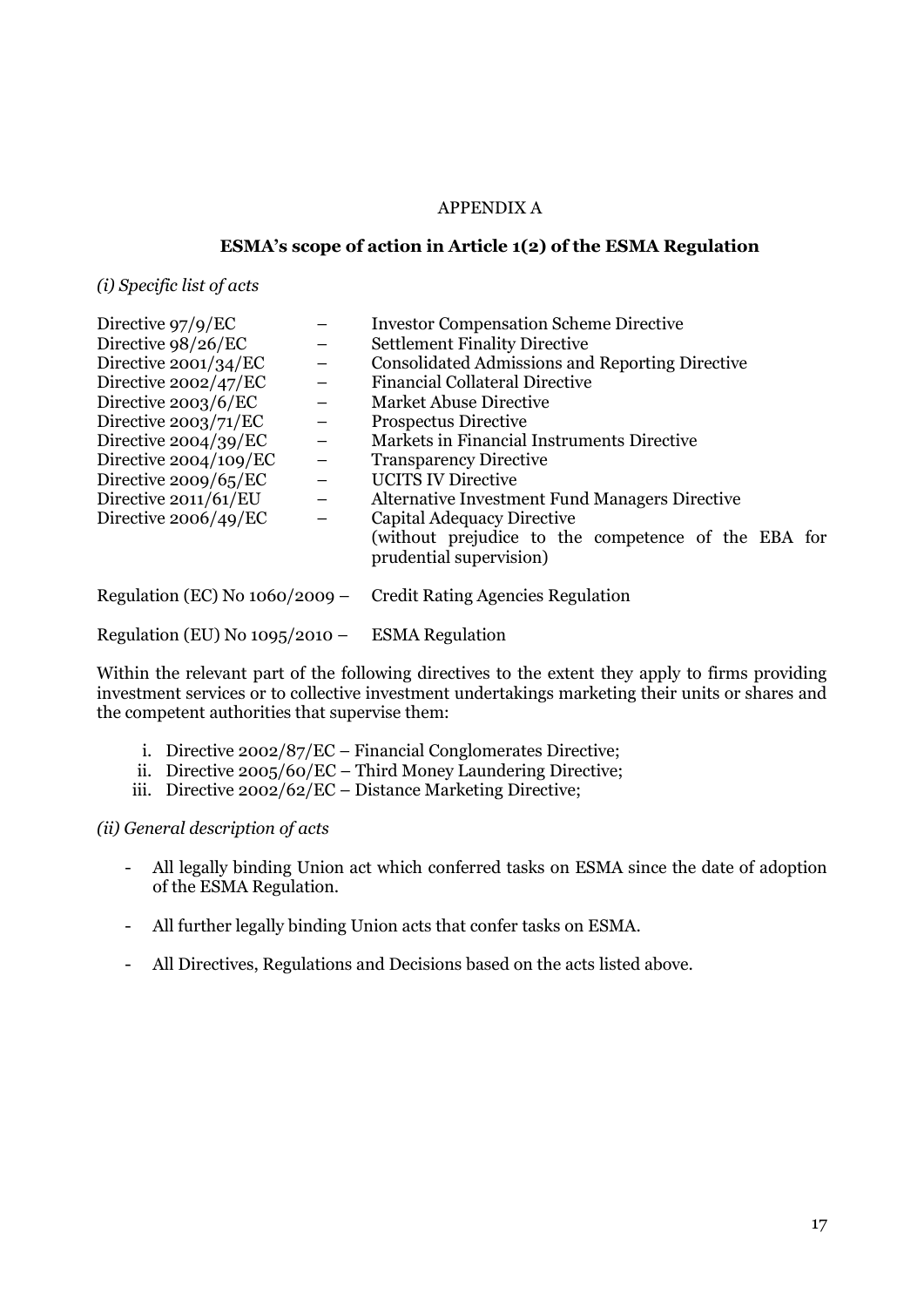### APPENDIX B

#### **Joinder agreement**

The undersigned;

Having given notice of its intent to participate in this Multilateral Memorandum of Understanding on Cooperation Arrangements and Exchange of Information (MMoU);

Having received consent to that participation from all Authorities that are presently signatories thereto;

Hereby accedes to the MMoU on equal terms as the other Authorities.

This declaration of joinder shall be effective on the date below.

| Date: |  |  |
|-------|--|--|
|       |  |  |

Name:

Signature:

Joining Authority: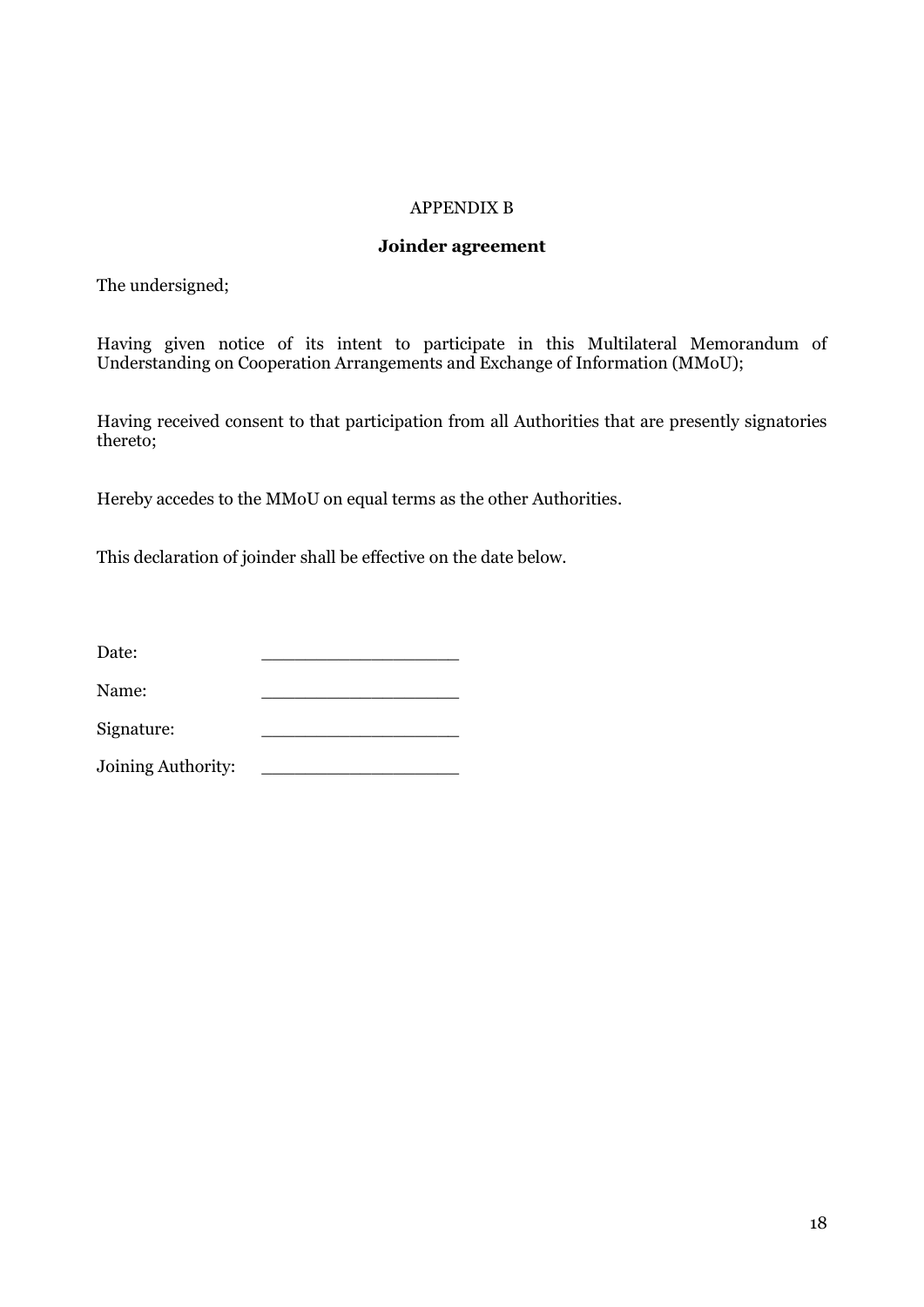## APPENDIX C

# **Signatures**